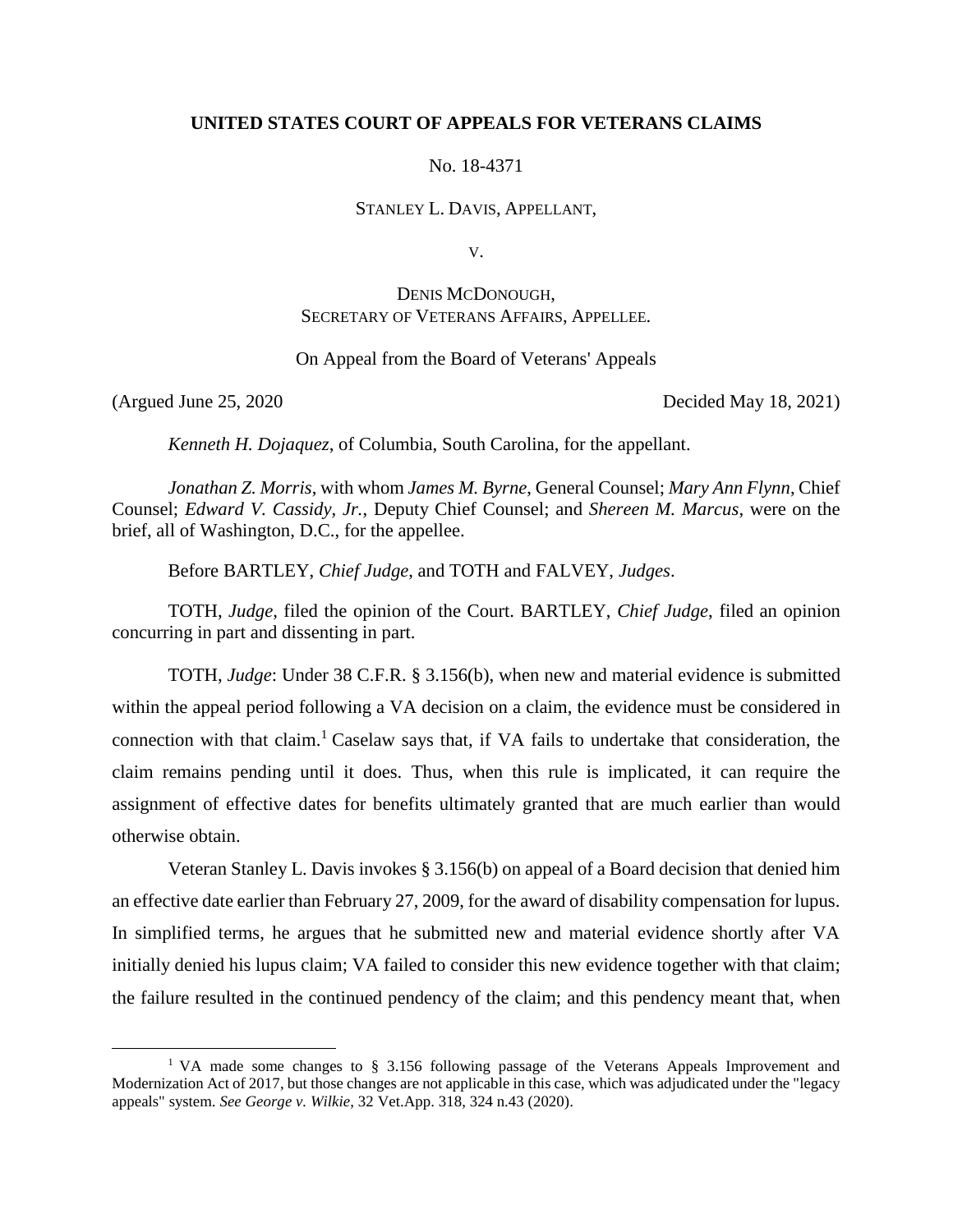VA eventually granted service connection for lupus, the effective date should have corresponded to the date he filed his initial claim. The Board rejected this argument for various reasons, including that the evidence at issue wasn't new and material with respect to a pending lupus claim. Mr. Davis principally challenges that reasoning.

We find it unnecessary to resolve whether the evidence was new and material or the related question of whether the evidence simultaneously transformed the scope of the pending claim into one for lupus. Even if the Board's determinations in this regard were erroneous for all the reasons offered by the veteran, such error is harmless. The Board concluded that VA responded in May 2004 to the evidence submitted, and it is obvious from the record before us that this response constituted the consideration required by § 3.156(b). In other words, any mistake the Board later made in finding the evidence not new or material couldn't have prejudiced the veteran because he received precisely what he contends he was due: consideration of the evidence. Given this, the Court affirms the portion of the Board decision denying an earlier effective date under § 3.156(b).

To the extent the Board denied an earlier effective date under  $\S 3.156(c)$ , we vacate that portion of the decision and remand for the Board to reconsider the question in light of intervening relevant legal authority.

#### **I. BACKGROUND**

Because the procedural history of the veteran's claim is critical to understanding the issues in this case, a detailed description is necessary. Mr. Davis had active duty for training in the Army from November 1984 to April 1985 and active duty in the Navy from August 1985 to June 1988. He first sought disability compensation in 1999 for psychiatric problems. VA sought and received his Navy medical records. The regional office (RO) denied the claim a few months thereafter, finding that the condition with which he was diagnosed in service records—adjustment disorder didn't qualify as a disability for VA purposes. Following a request for additional review, VA again denied the claim in June 2000. He did not appeal these denials to the Board.

More than a year later, in December 2001, Mr. Davis sought VA compensation for several issues, including "nerves (breakdown)" and PTSD, bilateral knee and foot "pain/problems," and hand arthritis. R. at 1928. The RO denied all claims in a June 2002 decision (mailed the following month). It found no evidence of current hand, knee, or foot disabilities or of a current psychiatric disorder. The veteran filed a Notice of Disagreement in January 2003 with respect to his "claim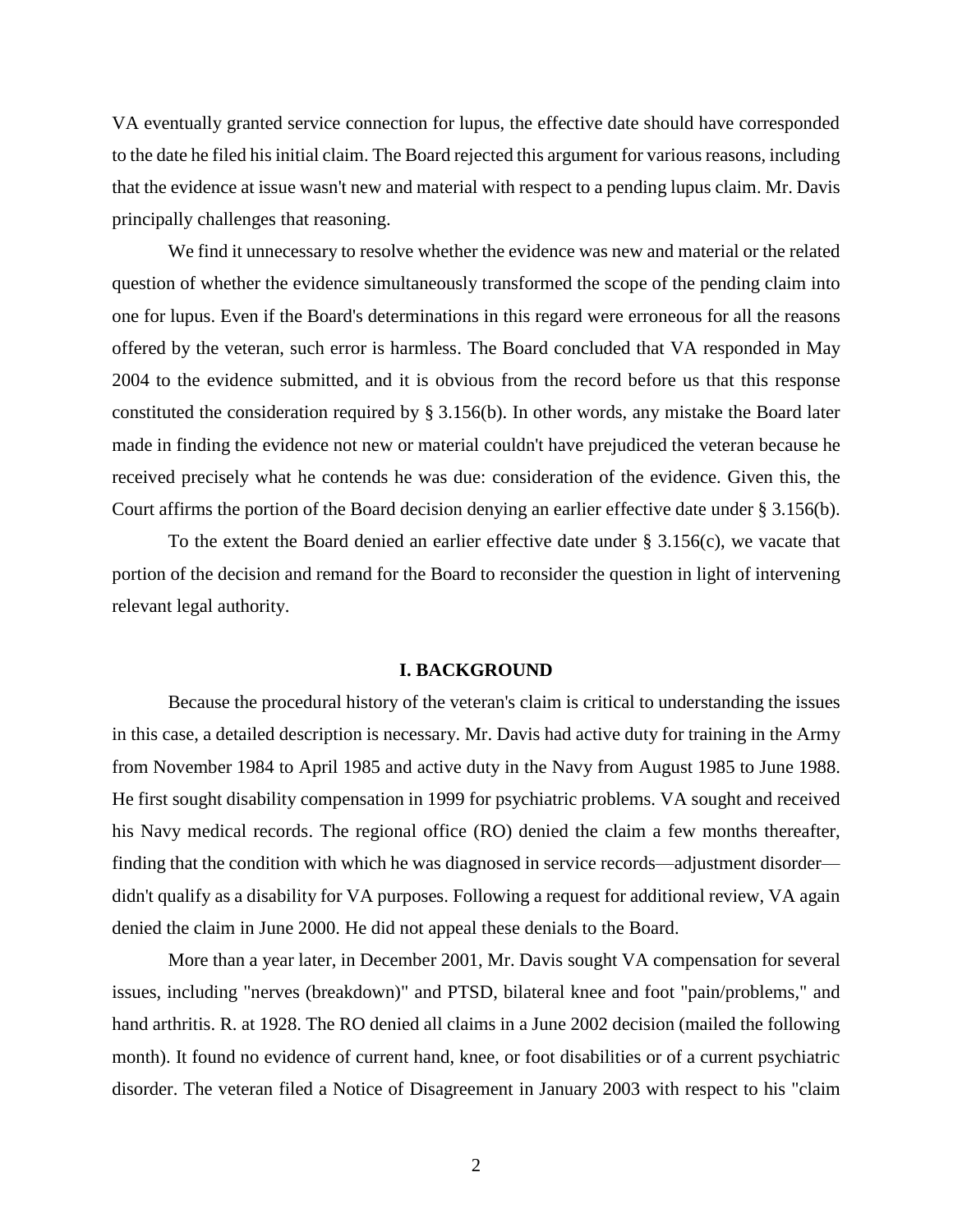for service connection for a psychiatric condition." R. at 1905. The Agency acknowledged it the following month.

Then, in May 2003, Mr. Davis submitted a statement to VA. In it, he requested compensation for lupus, asserting that service records would show that he was suffering from it.<sup>2</sup> "I also believe," he continued, "that my depression and all other mental conditions are as a result of my lupus." R. at 1900. He also asked that a copy of his service medical records be sent for review to a Dr. Prabhu, his nephrologist. The veteran submitted another statement about six months later. The first page—dated October 29—contended that his request for compensation based on hand, knee, and foot pain was actually a claim for lupus because these problems were "associated with" it. R. at 1866. The second page—dated November 4—asked that VA obtain records from his private physicians to support his claim "for service connection for a psychiatric condition to include an adjustment disorder with emotional features and Lupus and its residuals." R. at 1867. Although VA received these letters together on November 25, 2003,<sup>3</sup> the Court follows the Board in referring to the submission as the October 2003 statement. In between receiving the May and October 2003 statements, VA issued a Statement of the Case, which continued to deny service connection for a psychiatric condition.

On May 13, 2004, the RO issued a rating decision regarding service-connection claims for lupus and psychiatric problems. The decision began by noting, "We received a request to reopen a previous claim on May 8, 2003 and November 25, 2003," R. at 1833, and then proceeded to adjudicate the claims on the merits. The RO denied the lupus claim because the condition did not arise during service and was not caused by it. In reaching this conclusion, VA referenced: correspondence from Dr. Prabhu confirming that the veteran was treated in 2003 for a kidney disability, glomerulonephrosis, secondary to lupus; correspondence from a Dr. Law advising that he had no treatment records pertaining to the veteran; and a lack of response from a Dr. Lloyd. R. at 1834. As for psychiatric problems (variously described as adjustment disorder, PTSD, nervous breakdown, and depression), the RO found no evidence that they were incurred in or aggravated

 $\overline{a}$ 

<sup>2</sup> Lupus is a disease in which the body's immune system attacks itself; the resulting inflammation can affect the joints, skin, kidneys, blood cells, brain, heart, and lungs. Signs and symptoms may include fatigue, joint pain and stiffness, chest pain, headaches, confusion, and memory loss. *See Lupus*, MAYO CLINIC, https://www.mayoclinic.org/diseases-conditions/lupus/symptoms-causes/syc-20365789

<sup>3</sup> Although Mr. Davis's brief sometimes refers separately to an October 2003 document and a November 2003 document, he acknowledges that they were both received together on November 25, 2003. Appellant's Br. at 2.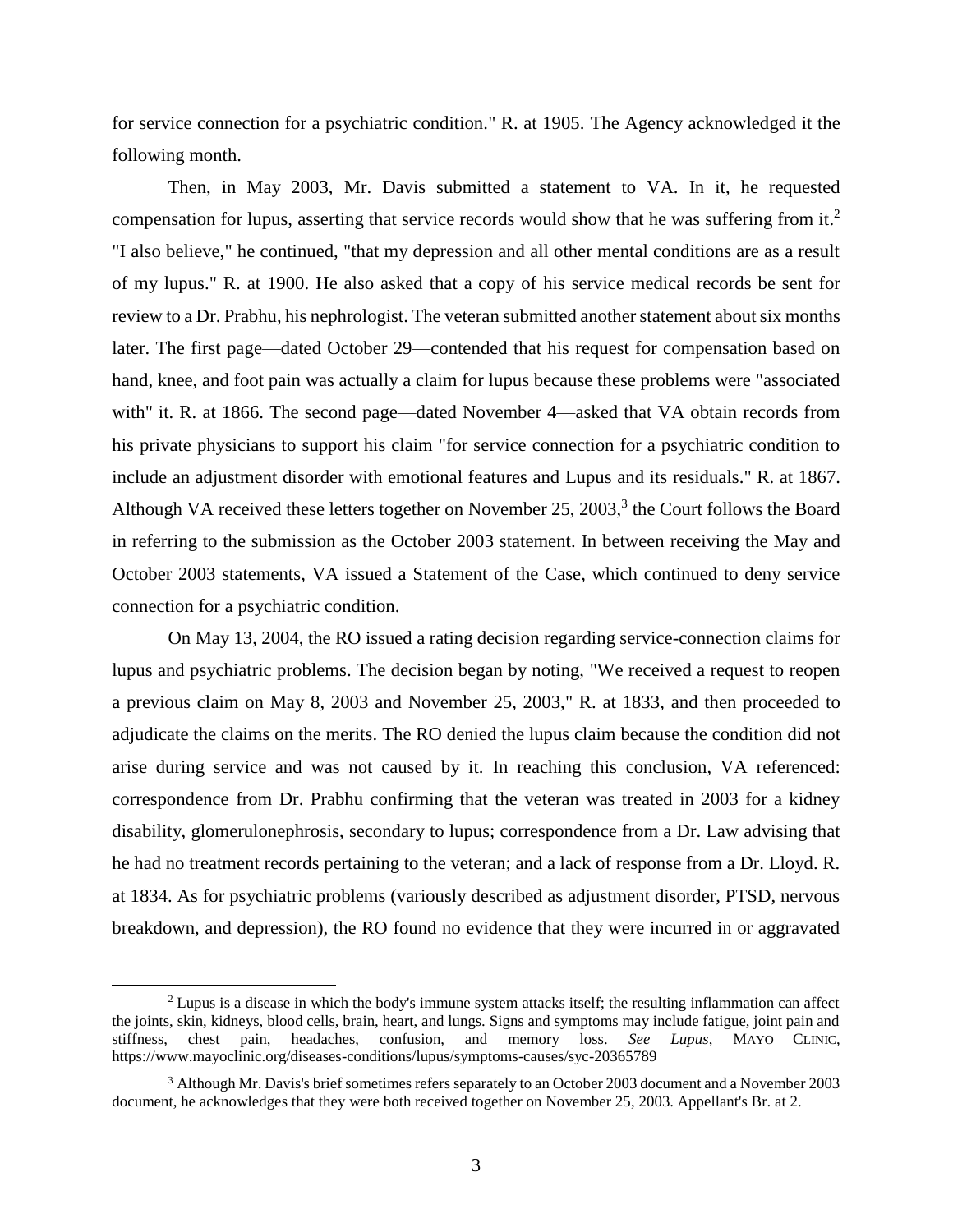by service. It further denied compensation for these problems as secondary to lupus, since that condition wasn't service connected. Mr. Davis did not disagree with this decision. Nor did he act after a November 2006 RO decision continued the denial of the psychiatric claim because evidence submitted was not new and material.

In February 2009, the veteran filed the request to reopen his lupus claim that led to this appeal. After reopening and developing the claim, the RO in 2010 granted service connection for systemic lupus erythematosus with glomerulonephrosis, alopecia, and depression with a 100% rating. The effective date assigned was February 27, 2009. This time, Mr. Davis filed a Notice of Disagreement. He argued that his effective date should be based on his original December 2001 claim since VA ultimately granted service connection for lupus because of service medical records that were not part of the claims file during the original adjudication. R. at 884 (citing 38 C.F.R. § 3.156(c)). When VA continued the effective date assigned, he sought Board review.

Once there, Mr. Davis renewed his § 3.156(c) argument. He also introduced an argument based on § 3.156(b). He first contended that his 2003 statements clarified the scope of the December 2001 claim.<sup>4</sup> The May 2003 statement "transformed" his prior submission "into a claim for depression and lupus," and the October 2003 statement "further morphed" the claim into one for "lupus, depression, and other orthopedic conditions." R. at 76 (emphasis omitted). He further argued that, in addition to changing the scope of the December 2001 claim, the 2003 statements constituted new and material evidence that the RO was bound to address under § 3.156(b) and, because it failed to do so, the December 2001 claim ostensibly for lupus remained pending until VA granted it in 2010.

While the appeal was pending before the Board, Mr. Davis submitted medical records from his period of Army service (November 1984 to April 1985). He asserted that these new records were relevant to the lupus claim and, therefore, triggered the duty to "reconsider" the claim under  $§ 3.156(c).$ 

The Board issued the decision on appeal in June 2018 and denied an earlier effective date for lupus compensation. It recounted in some detail Mr. Davis's theory of entitlement to an earlier effective date under § 3.156(b) but "disagree[d] with the purported evolution of the claims." R. at

 $\overline{a}$ 

<sup>4</sup> Although VA at the time interpreted the December 2001 application as seeking compensation for several distinct disabilities, Mr. Davis's argument is that the submission is properly construed as a single "claim"—lupus with associated psychiatric and joint problems. Thus, we will simply refer to a singular December 2001 claim.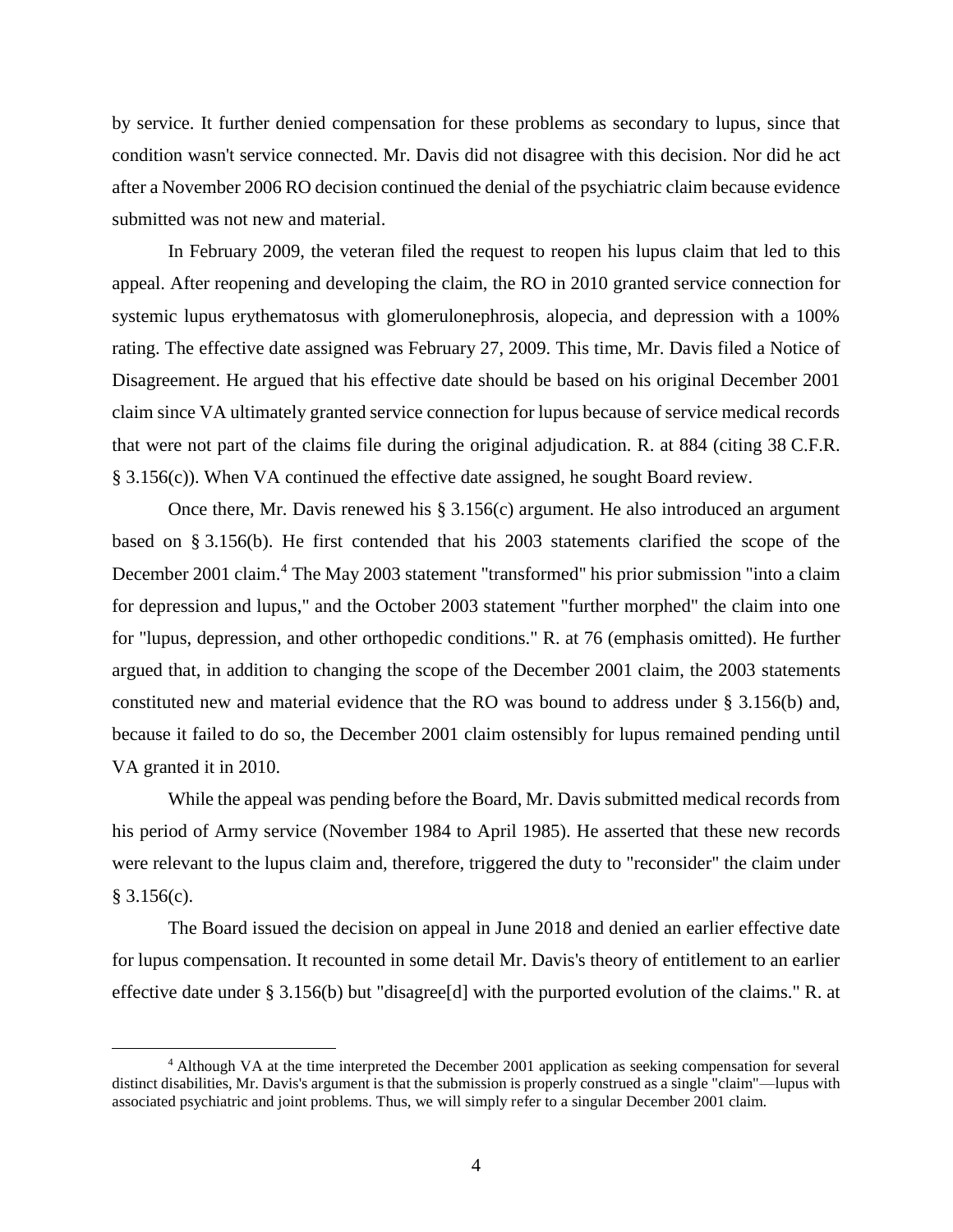12. Per the Board, the May 2003 statement did not "transform" the December 2001 claim; instead it simply advanced a new theory of service connection for a psychiatric disorder and initiated a new service-connection claim for lupus. R. at 12-13; *see also* R. at 14 (rejecting the "transformational" argument under *Clemons v. Shinseki*, 23 Vet.App. 1 (2009)). Because the May 2003 statement only set forth theories, it didn't constitute new and material evidence. This, the Board reasoned, meant that the case was not covered by *Beraud v. McDonald*, 766 F.3d 1402 (Fed. Cir. 2014), which holds that a claim remains pending under § 3.156(b) unless VA addresses new and material evidence submitted during the appeal period. Alternatively, the Board concluded, *Beraud* was distinguishable because, when VA received evidence in the form of authorizations to contact Mr. Davis's private physicians, it acted on it. But outreach to the doctors did not result in any new and material evidence.

Regarding § 3.156(c), which also allows a much earlier effective date when "new and relevant" evidence in the form of service records leads to the award of compensation, the Board thought there was "ample evidence to find that . . . service treatment records were available when the claim was initially denied in May 2004." R. at 8. Because these records were already considered, when VA eventually granted service connection for lupus in 2010, § 3.156(c) wasn't applicable. The Board also determined that Army medical records newly submitted in 2017 did not trigger the provision because they were not relevant.

Thus, the Board concluded that the general effective date provision applied and directed an effective date no earlier than February 27, 2009. *See* 38 C.F.R. § 3.400(b)(2)(i), (r) (2020). This appeal followed.

### **II. ANALYSIS**

Mr. Davis disputes many of the Board's conclusions. With respect to § 3.156(b), the veteran contends that the Board erred in finding that the 2003 statements didn't alter the scope of the December 2001 claim. Next, he asserts that the question of whether "material evidence" includes "evidence that expands the scope of a claim" is a legal issue that the Court must resolve de novo. Appellant's Br. at 10. Alternatively, even under the "clearly erroneous" standard, Mr. Davis maintains that the Board mistakenly concluded the 2003 statements weren't material. Based on these arguments, he seeks reversal. As to the  $\S$  3.156(c) analysis, the veteran contends that the Board applied an incorrect legal standard for assessing relevance, necessitating remand.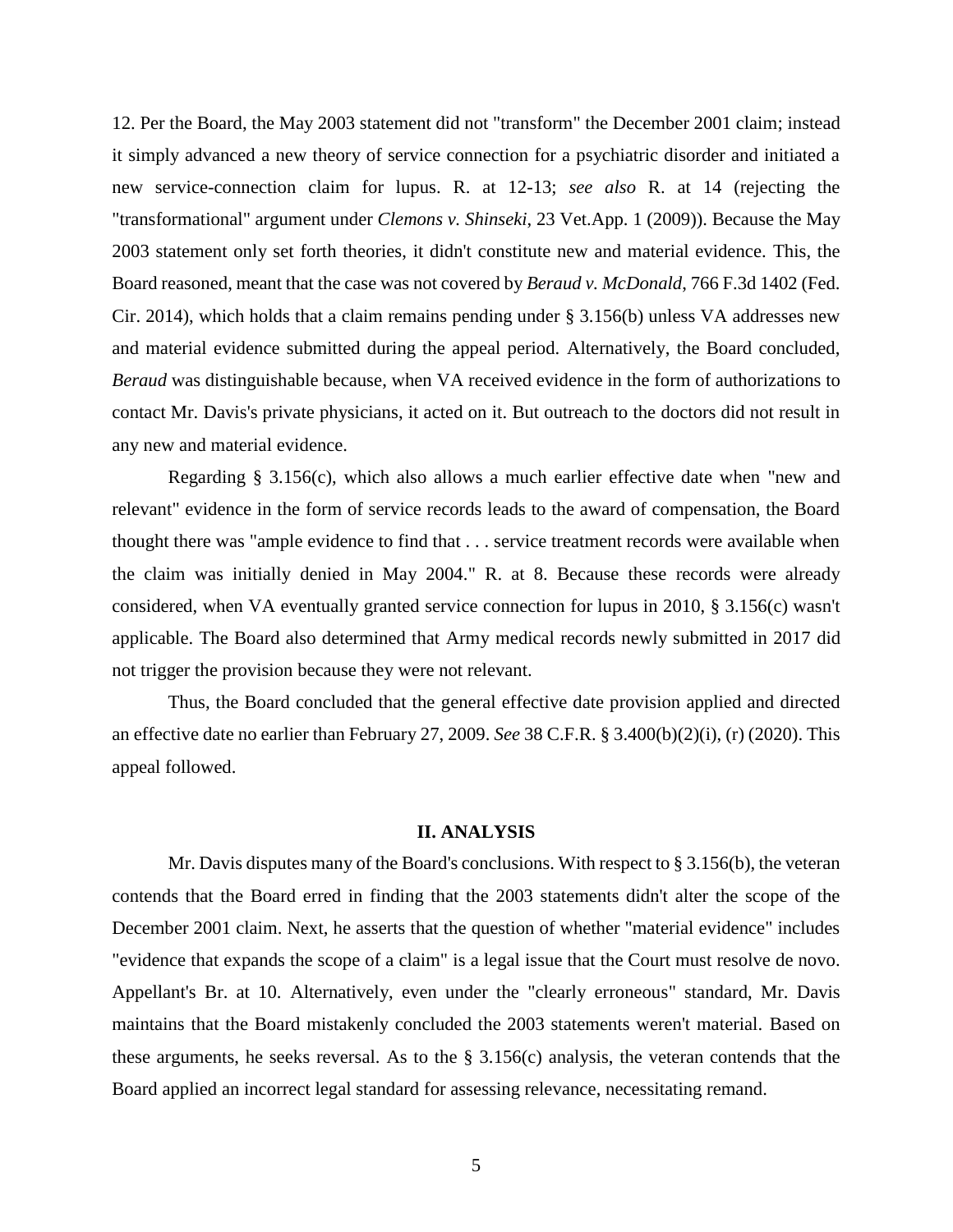## A. *38 C.F.R. § 3.156(b)*

We first review the language of § 3.156(b) and the caselaw interpreting it before turning to Mr. Davis's arguments and explaining why, even if the Court accepts his allegations of error, he hasn't demonstrated that he was prejudiced by them.

*1.*

Subsection (b) provides:

New and material evidence received prior to the expiration of the appeal period, or prior to the appellate decision if a timely appeal has been filed (including evidence received prior to an appellate decision and referred to the agency of original jurisdiction by the Board of Veterans Appeals without consideration in that decision in accordance with the provisions of  $\S 20.1304(b)(1)$  of this chapter), will be considered as having been filed in connection with the claim which was pending at the beginning of the appeal period.

38 C.F.R. § 3.156(b) (2020). "New evidence is evidence not previously part of the actual record before agency adjudicators. Material evidence means existing evidence that, by itself or when considered with previous evidence of record, relates to an unestablished fact necessary to substantiate the claim." *Id.* § 3.156(a). Although these definitions appear in subsection (a) of the regulation, they apply to subsection (b) as well. *See Voracek v. Nicholson*, 421 F.3d 1299, 1304- 05 (Fed. Cir. 2005).

This provision "is intended to be a veteran-friendly provision that allows for the assignment of an effective date of the date of the original claim when certain requirements are met." *Young v. Shinseki*, 22 Vet.App. 461, 469 (2009) (citing General Evidence Requirements, Effective Dates, Revision of Decisions, and Protection of Existing Ratings, 72 Fed. Reg. 28,778 (May 22, 2007)). And when implicated, it "suspends finality in the decision to which it applies until VA takes the action required." *Mitchell v. McDonald*, 27 Vet.App. 431, 436 (2015). This is made plain by VA's effective-date regulation: When new and material evidence is received within the appeal period or prior to the issuance of an appellate decision, the effective date for any resulting award of benefits "will be as though the former decision had not been rendered." 38 C.F.R. § 3.400(q)(1) (2020).

Although the general duty imposed by § 3.156(b) is easily stated, VA has not always recognized the extent of its obligations under the provision. So, for example, in *Bond v. Shinseki*, 659 F.3d 1362, 1363 (Fed. Cir. 2011), within the appeal period of an RO decision assigning an initial 30% PTSD rating, the veteran submitted a claim seeking "an increase in percentage rating" for that condition, coupled with new medical evidence. VA treated the submission solely as an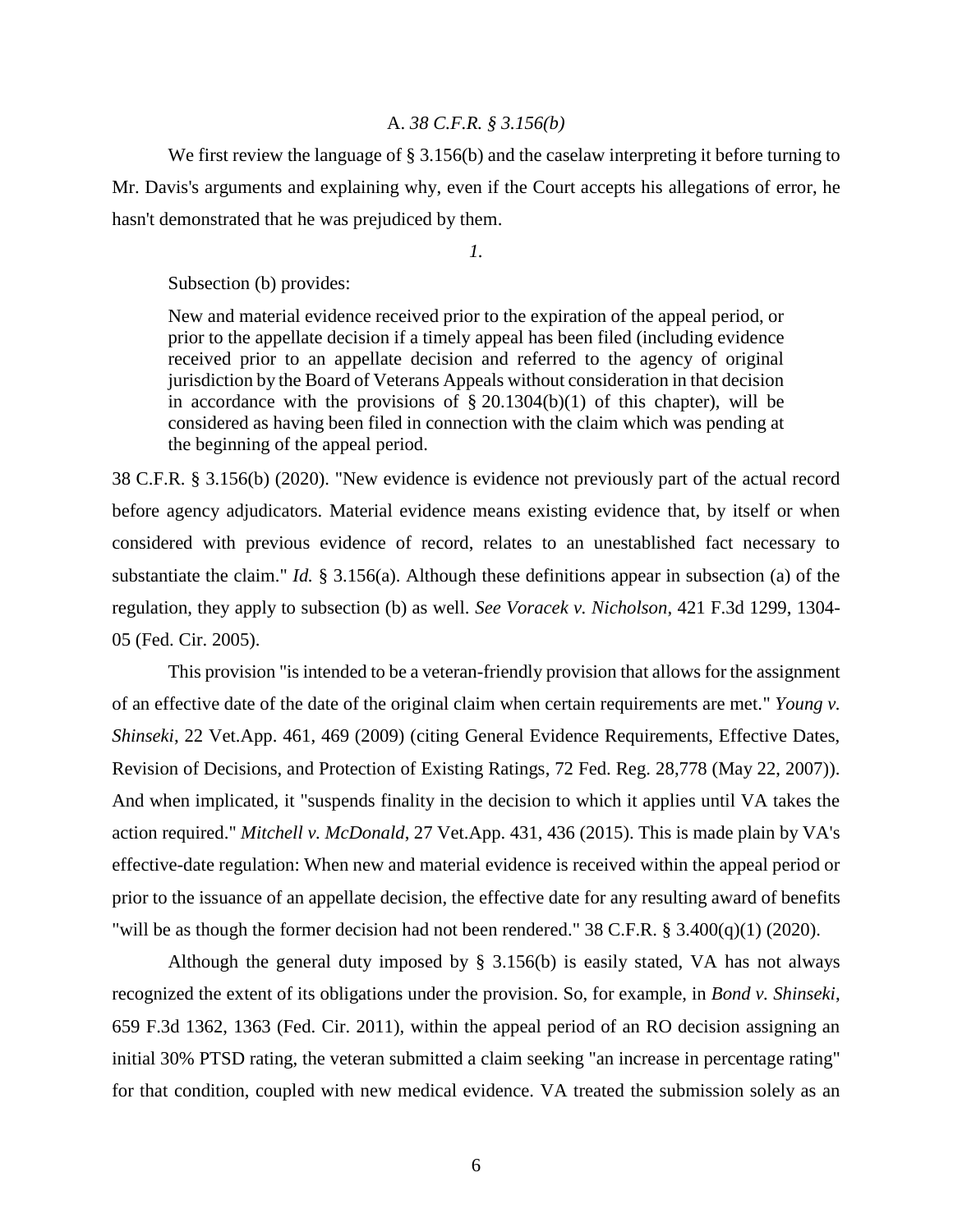increased-rating claim. But the Federal Circuit held that, under § 3.156(b), "VA must evaluate submissions received during the relevant period and determine whether they contain new evidence relevant to a pending claim, whether or not the relevant submission might otherwise support a new claim." *Id.* at 1369. It couldn't be presumed that VA had silently considered the evidence in connection with the pending claim, especially when "the additional materials submitted would seem to compel the opposite conclusion." *Id.* at 1368.

Another important aspect of § 3.156(b): It must be clear that VA considered and applied it when warranted. In *Beraud*, the veteran submitted a letter shortly after VA initially denied service connection for a headache disorder informing it of the location of additional service records; VA "never responded to the letter." 766 F.3d at 1403. When the Agency several years later reopened the claim and granted service connection, it had still "never determined whether the medical records Beraud referred to . . . constituted new and material evidence." *Id.* at 1407. This silence was irreconcilable with § 3.156(b). That provision requires VA to respond "directly" to a submission received during the appeal period and, "until it does so, the claim at issue remains open." *Id.* at 1407. Thus, the regulation overrides the "general presumption" that VA considers all relevant evidence submitted to it. *Id.* at 1406.

#### *2.*

Here, Mr. Davis challenges several aspects of the Board's analysis regarding his § 3.156(b) theory. He first disagrees with the conclusion that the 2003 statements did not alter the scope of the December 2001 claim. Specifically, he disputes the Board's observation that "the October 2003 statement cannot retrospectively alter the issues raised in December 2001." R. at 14. Next, he disagrees with the conclusion that the 2003 statements did not—at the same time they were altering the scope of the December 2001 claim—constitute new and material evidence with respect to it. And while on the subject, he urges the Court to review the Board's "new and material" determination de novo rather than under the "clearly erroneous" standard. But even if the Board's analysis is erroneous in the ways he asserts, the veteran doesn't explain how that alters what the RO actually did in its May 2004 decision or why that action did not fulfill VA's duty under  $§$  3.156(b).

The Court accepts for the sake of argument that Mr. Davis is right and the Board is wrong: that the 2003 statements permissibly clarified that what the veteran submitted in December 2001 was properly construed as a compensation claim for lupus with associated joint and psychiatric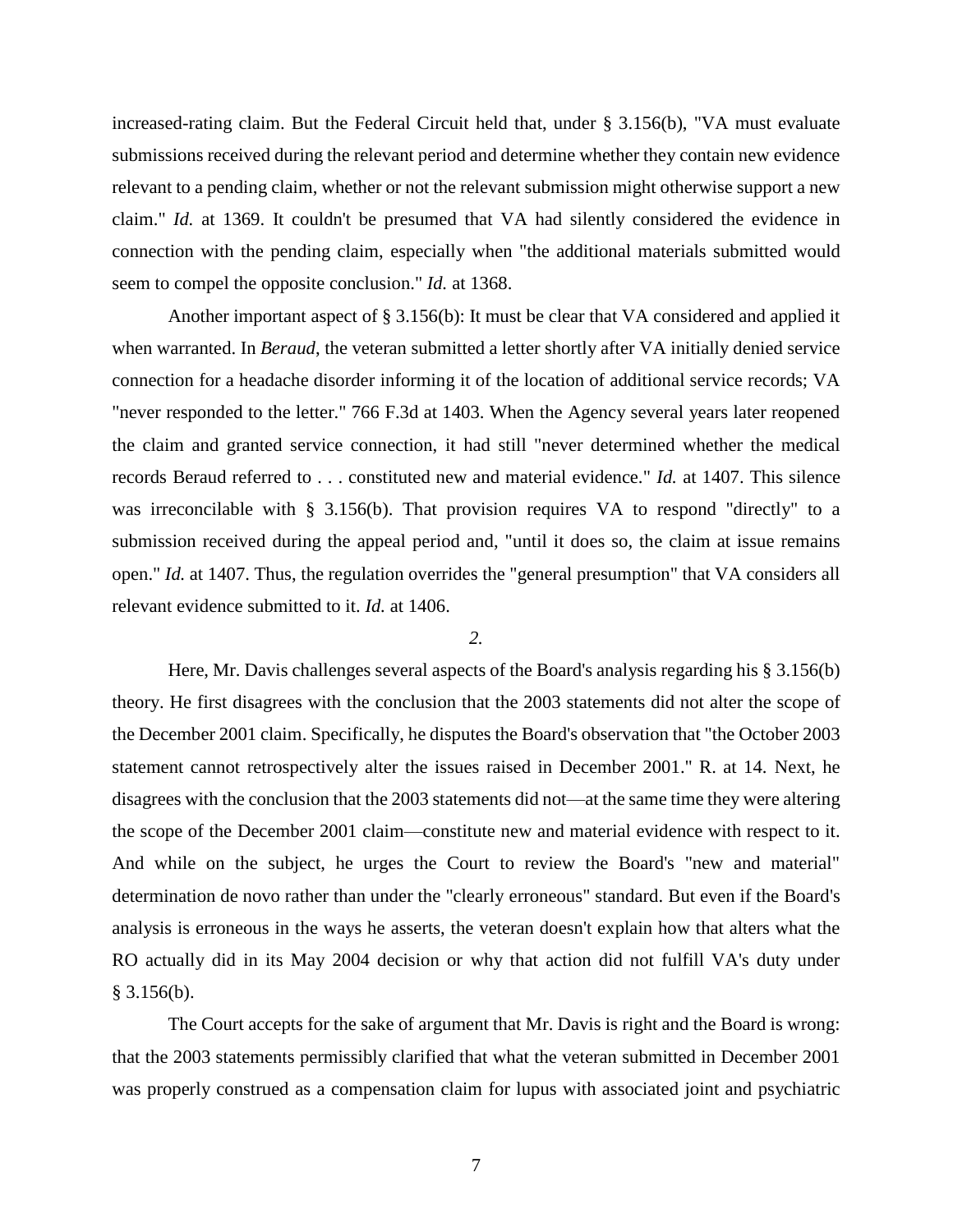problems and not multiple compensation claims based on unrelated disabilities. We further assume, again without deciding, that the Board clearly erred in finding the 2003 statements not new and material.<sup>5</sup>

But Board error does not automatically require setting aside a Board decision. When adjudicating appeals, this Court must "take due account of the rule of prejudicial error." 38 U.S.C. § 7261(b)(2). This means, where it is not obvious that an error was harmful, the appellant bears the burden of showing that it was. *Shinseki v. Sanders*, 556 U.S. 396, 409-10 (2009). Prejudice, which disrupts the essential fairness of the adjudication, "can be shown by demonstrating that the error (1) prevented the claimant from effectively participating in the adjudicative process, or (2) affected or could have affected the outcome of the determination." *Simmons v. Wilkie*, 30 Vet.App. 267, 279 (2018), *aff'd*, 964 F.3d 1381 (Fed. Cir. 2020). In assessing prejudice, the Court's inquiry is "not limit[ed] . . . to the facts as found by the Board" but must be based on a review "of the record of the proceedings before the Secretary and the Board." *Newhouse v. Nicholson*, 497 F.3d 1298, 1301-02 (Fed. Cir. 2007) (noting that prejudicial-error review does "not violate the *Chenery* doctrine").

Based on the assumptions of error mentioned above, Mr. Davis would be correct that § 3.156(b) applied here and that the RO had an obligation, in the regulation's words, to consider his 2003 statements "as having been filed in connection with the claim which was pending at the beginning of the appeal period." That, it appears to us, is exactly what the May 2004 RO decision did.

First, the RO indicated that it was acting on a "previous claim" based on submissions received on May 8, 2003, and November 25, 2003, the dates of the statements Mr. Davis contends constituted new and material evidence. R. at 1833. Next, the RO characterized the issues before it as service connection for lupus and for a psychiatric disorder "as secondary to lupus." R. at 1834. This characterization is clearly based on information taken from the 2003 statements since those documents are the first in the record to mention lupus explicitly. Further, in discussing the lupus

 $\overline{a}$ 

<sup>&</sup>lt;sup>5</sup> Since the Court is assuming Board error even under the more deferential "clearly erroneous" standard, we need not resolve Mr. Davis's contention that this is one of those rare cases that we opined in *Elkins v. West*, 12 Vet.App. 209, 218 (1999) (en banc), may "from time to time" arise and call for de novo review of the Board's "new and material" evidence determination. Whether *Elkins* remains good law on this point is a question for another day. *See, e.g.*, *Prillaman v. Principi*, 346 F.3d 1362, 1367 (Fed. Cir. 2003) ("We find that the [Board] is better suited to making the fact-intensive and time-consuming new and material evidence determinations than the [Veterans Court], and that its findings are entitled to deference.").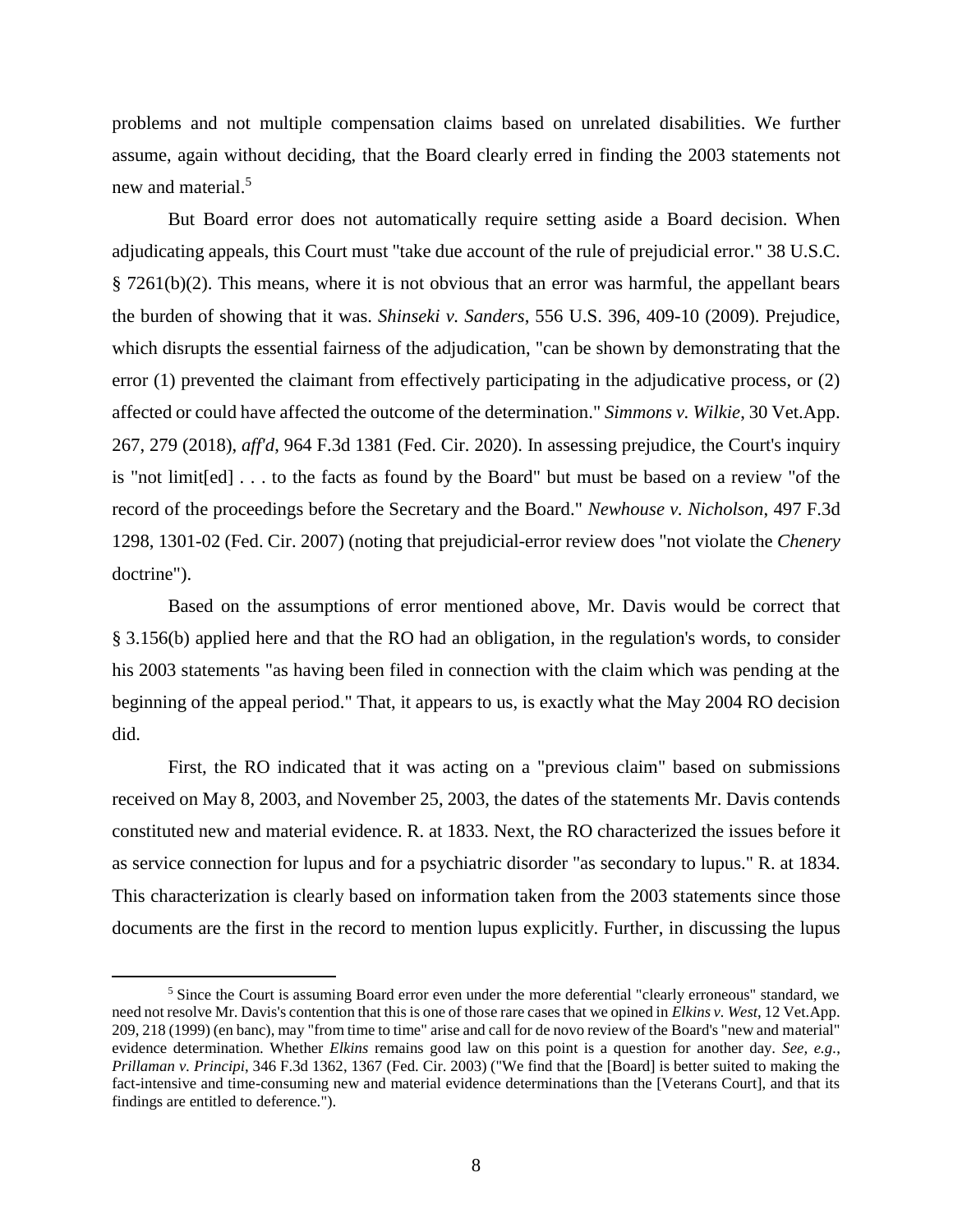claim, the RO discussed the records it received from Drs. Prabhu and Law (and the lack of response from Dr. Lloyd). R. at 1834. These were the records Mr. Davis asked VA to obtain in his October 2003 statement. R. at 1867. Thus, it is apparent that the May 2004 RO decision was "directly responsive" to the 2003 statements, as required by *Beraud*. 766 F.3d at 1407.

Moreover, we think it equally clear from the RO's adjudication that, for all practical purposes, it treated Mr. Davis's 2003 statements as "contain[ing] new evidence relevant to a pending claim." *Bond*, 659 F.3d at 1369. True, the decision used the term "reopen," a concept applicable under § 3.156(a) to a "finally adjudicated" claim rather than a still "pending" claim under § 3.156(b). But the trigger for reopening a final claim is the same as for reconsidering a pending claim: new and material evidence. *See Voracek*, 421 F.3d at 1304-05. It's not clear whether the RO at the time intended its action as an initial adjudication of a lupus claim and a readjudication of a reopened psychiatric claim. What *is* clear from the record is the result of its action: a merits decision on compensation for the disabilities identified in the 2003 statements, based on the theories raised in the 2003 statements (lupus arising in service, depression resulting from lupus), and in light of the information and evidence asserted in the 2003 statements. *Cf. Morse v. McDonough*, 994F.3d 1371, 1379 (Fed. Cir. 2021) ("As the Veterans Court concluded, the 2008 Board in effect conducted a reconsideration of Mr. Morse's claim, even though it did not cite section 3.156(c) in its ruling or refer to its action as a reconsideration.").

Mr. Davis has not identified any aspects of the 2003 statements that the May 2004 RO decision did not consider and directly respond to. In fact, when we asked at oral argument why the May 2004 RO decision wouldn't satisfy VA's obligations under § 3.156(b), counsel for the veteran conceded that the decision was "technically responsive to the evidence." Oral Argument at 15:18- 44. He immediately caveated this with the assertion that, because a Notice of Disagreement was filed, only a Board decision could then "finalize" the claim. From this proposition, he reasoned that the sole acceptable form that the RO's response to new and material evidence could take under the regulation was a Supplemental Statement of the Case. He candidly admitted, however, that neither *Beraud* nor any case of which he was aware imposed this sort of rigid rule. *Id.* at 16:20-55. Like counsel, the Court discerns nothing in § 3.156(b) or the caselaw that would render an admittedly responsive VA consideration of new and material evidence a nullity based simply on the title of the document in which that consideration occurs.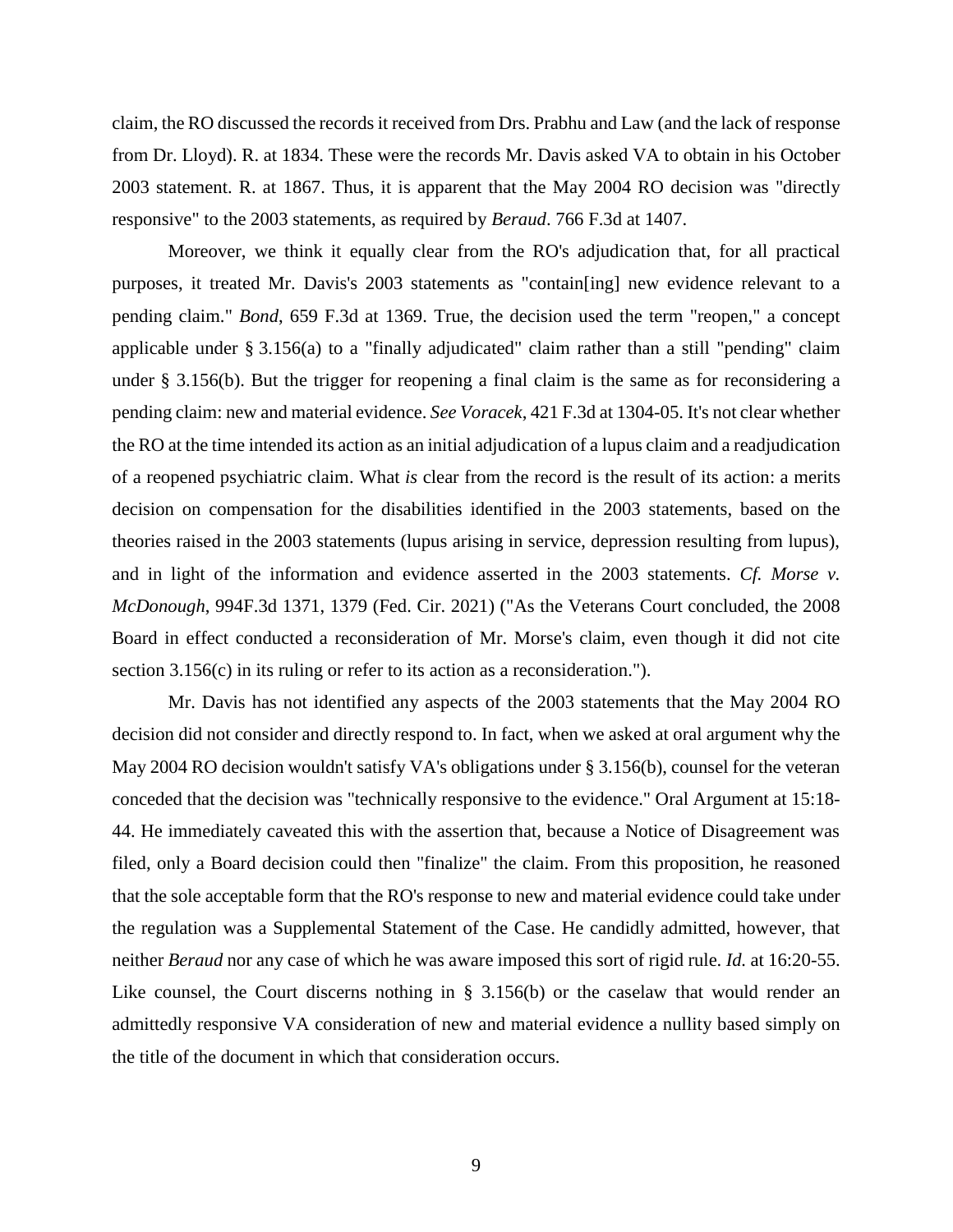To be clear, a determination that VA fulfilled its duty under § 3.156(b) in the May 2004 RO decision says nothing about the correctness of the May 2004 RO decision. If Mr. Davis had appealed that decision, a higher tribunal might have found error in its assessment of the merits or a deficiency in its duty-to-assist obligations. But § 3.156(b) does not provide a remedy for those sorts of VA mistakes. Its purpose is to prevent VA from ignoring new and material evidence received before a claim's appeal period expires; it accomplishes this by keeping that claim pending until VA directly addresses such evidence. *See Mitchell*, 27 Vet.App. at 439. The May 2004 RO decision directly addressed the 2003 statements. For purposes of this appeal, that is what matters.

Our dissenting colleague contends that, if the RO had considered Mr. Davis's 2003 statements to be part of the pending claim, "it would have been obligated to consider whether his psychiatric symptoms represented the initial onset of lupus and, if so, assess the lupus claim under 38 C.F.R. § 3.303(a), which requires service connection where there is inception of a disability during service." *Post* at 13. Because the RO didn't make those assessments, the dissent reasons, its May 2004 decision wasn't responsive to the veteran's statements. We think this overstates the scope of the inquiry under *Bond* and *Beraud*, which is whether VA directly responds to purportedly new and material evidence submitted during the appeal period in connection with a pending claim. As explained above, the May 2004 RO decision fulfilled those obligations. Whether the RO erred in assessing the importance of the evidence with respect to a specific theory of service connection is a question that goes to the merits of the May 2004 decision, not its responsiveness under § 3.156(b).

So, even if the Board erred in finding that the 2003 statements weren't new and material evidence received with respect to a December 2001 lupus claim, these Board errors would not change the fact that the May 2004 RO decision treated the 2003 statements as if they were. And because the May 2004 RO decision addressed the statements as required by § 3.156(b), the claim pending at the time became final when the veteran did not timely appeal the May 2004 decision. Accordingly, an earlier effective date for lupus cannot be assigned under § 3.156(b). Thus, Mr. Davis has not shown that any Board errors of the sort he alleges prejudiced him. *See Simmons*, 30 Vet.App. at 279.

# B. *38 C.F.R. § 3.156(c)*

Subsection (c) of § 3.156 provides that, "at any time after VA issues a decision on a claim, if VA receives or associates with the claims file relevant official service department records that existed and had not been associated with the claims file when VA first decided the claim, VA will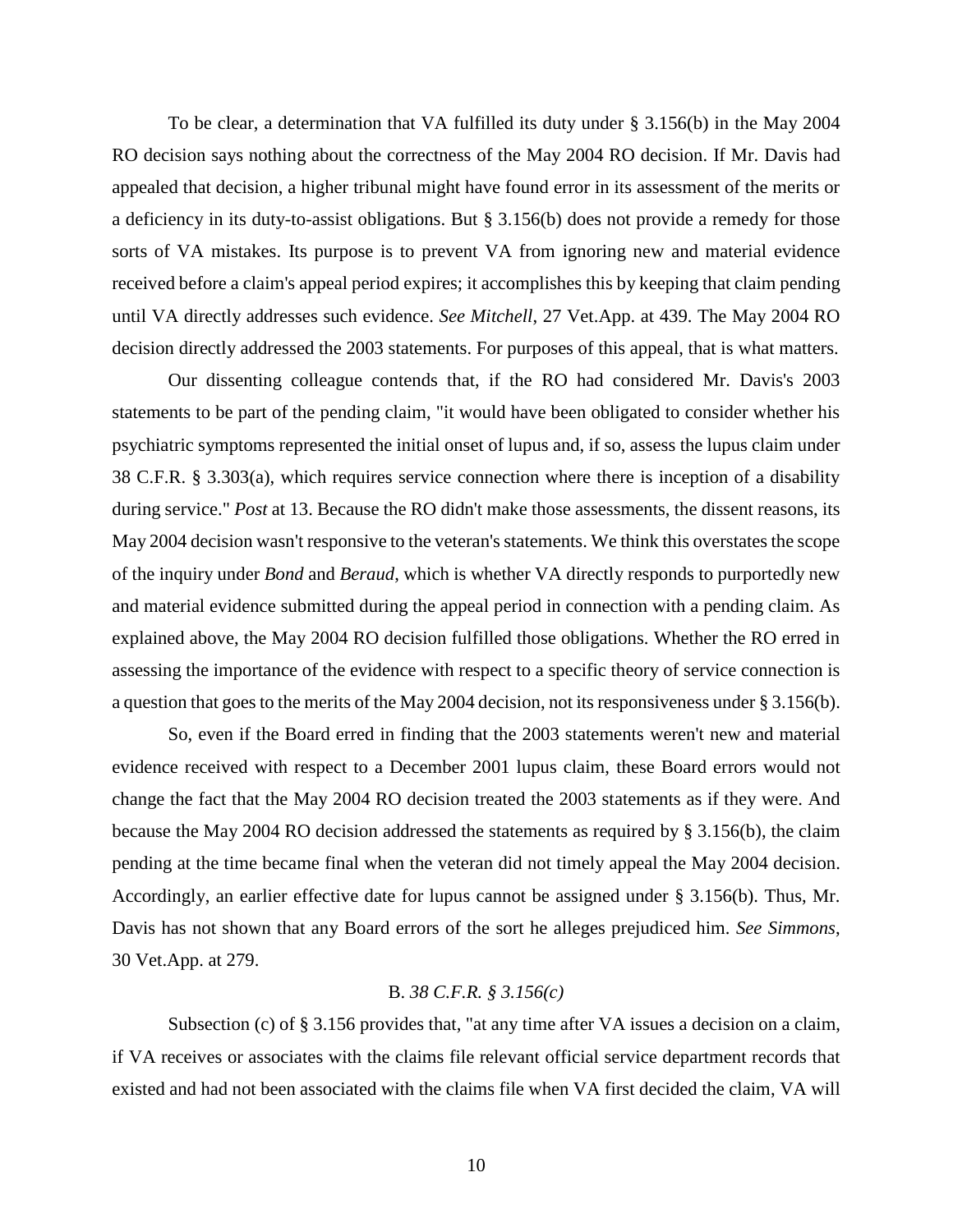reconsider the claim." 38 C.F.R.  $\S 3.156(c)(1)$ . If an award of benefits results even "in part" because of such records, the effective date will be "the date entitlement arose or the date VA received the previously decided claim, whichever is later, or such other date as may be authorized by the provisions of this part applicable to the previously decided claim." *Id.* § 3.156(c)(3). The point of these provisions is to put veterans in the positions they would have been had VA obtained and considered relevant service department records before adjudicating their earlier claims. *See Blubaugh v. McDonald*, 773 F.3d 1310, 1313 (Fed. Cir. 2014).

Here, the Board rejected Mr. Davis's § 3.156(c) argument regarding Navy medical records because they were part of the claims file and were considered when the lupus claim was denied in May 2004. The veteran doesn't challenge this conclusion, and in any event, it is supported by the discussion in the May 2004 decision of Navy medical records, R. at 1834, and the 1999 notation that they were requested and received, R. at 2232. Subsection (c) is not implicated when the service records at issue have always been part of the claims file. *Cf. Blubaugh*, 773 F.3d at 1314 ("[A]ccording to the plain language of the regulation, subsection (c)(1) does not apply under such circumstances because the VA has already reconsidered the merits of the veteran's claim in light of the relevant service record.").

Instead, the veteran focuses on the second part of the Board's  $\S 3.156(c)$  analysis. The Board determined that medical records from his period of Army service, which were first received in 2017, were not "relevant" to the lupus claim. Mr. Davis contends that the Board applied the wrong legal standard of relevance.

The Federal Circuit first addressed the meaning of the word "relevant" in this context almost four years ago in *Kisor v. Shulkin*, 869 F.3d 1360 (Fed. Cir. 2017) (*Kisor I*). The Board's § 3.156(c) analysis cites that decision. But it was subsequently vacated by the Supreme Court. *Kisor v. Wilkie*, 139 S. Ct. 2400 (2019). The Federal Circuit issued another decision last summer. *Kisor v. Wilkie*, 969 F.3d 1333 (Fed. Cir. 2020) (*Kisor III*). Then, on April 30, 2021, that court granted a petition for panel rehearing, denied a petition for full-court review, and issued *Kisor v. McDonough*, \_\_ F.3d \_\_, No. 16-1929, 2021 WL 1720021 (Fed. Cir. Apr. 30, 2021) (*Kisor IV*), which modified *Kisor III*. Neither party has brought the post-*Kisor I* decisions to our attention, much less asked for the opportunity to address them. And the briefing in this case, having been completed long before *Kisor III* and *Kisor IV* were decided, focuses exclusively on *Kisor I*.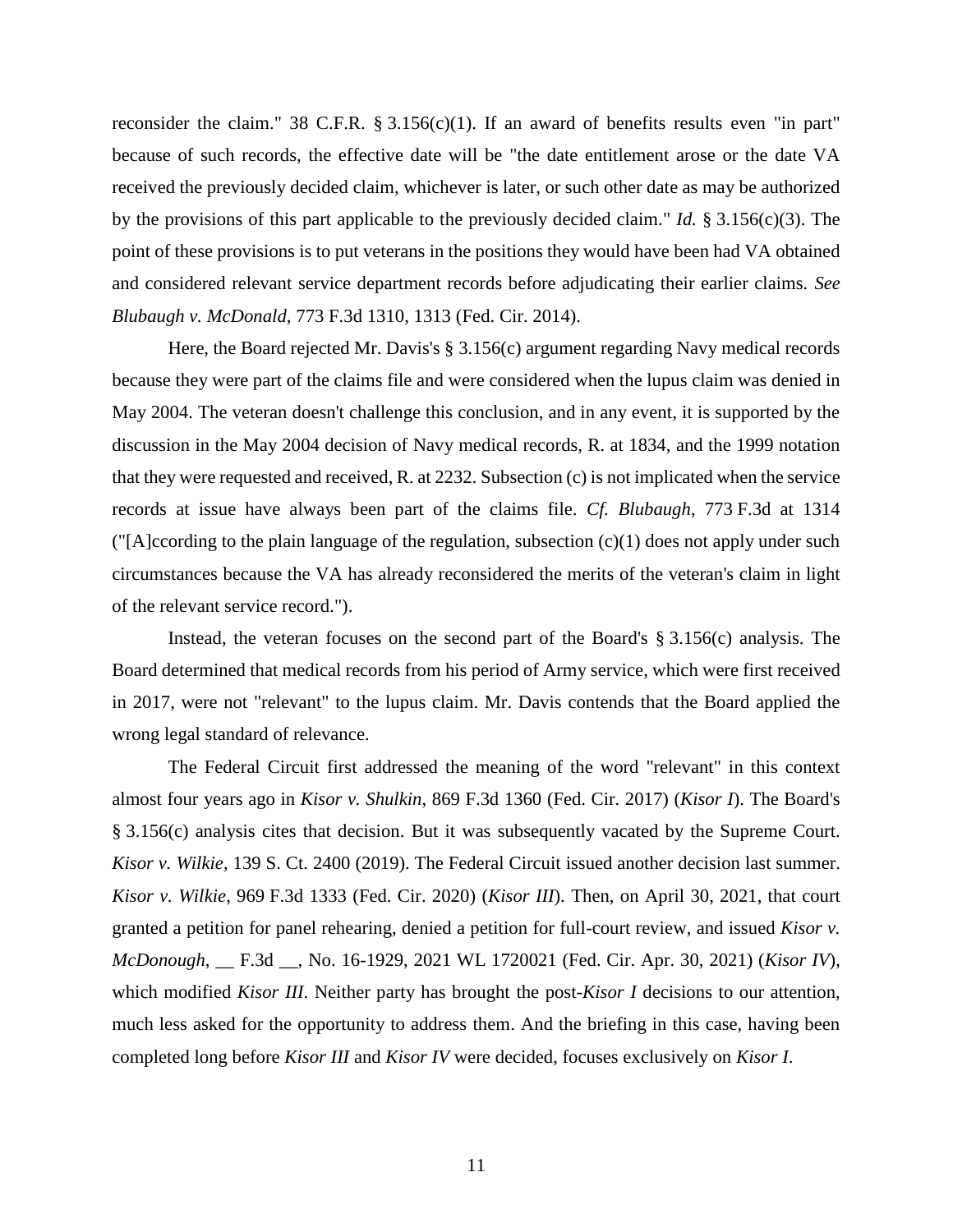In circumstances where there has been a new legal development between the issuance of a Board decision and the submission of a case to the Court, we have the discretion not to address the effect of that development and instead remand for the Board to consider it in the first instance. *See Robinson v. O'Rourke*, 891 F.3d 976, 983 (Fed. Cir. 2018). That course is appropriate here. The Board did not have the benefit of the Federal Circuit's latest decision on the "relevant" standard when it adjudicated the § 3.156(c) issue. Allowing the Board to consider *Kisor IV* in the first instance and apply the most recent law on this subject to the facts may moot any error Mr. Davis alleges the Board made when it relied on *Kisor I*. Accordingly, we vacate the portion of the decision denying an earlier effective date under § 3.156(c) and remand for the Board to readjudicate the matter in light of *Kisor IV*. For the sake of completeness, we urge the Board when readjudicating to consider any germane arguments presented in the parties' briefs in this appeal.

### **III. CONCLUSION**

The portion of the June 1, 2018, Board decision denying an earlier effective date under § 3.156(c) for the award of disability compensation for lupus is VACATED in part and that matter is REMANDED for readjudication in light of *Kisor IV*. The portion of the decision denying an earlier effective date under § 3.156(b), however, is AFFIRMED.

BARTLEY, *Chief Judge*, concurring in part, dissenting in part: I disagree with my colleagues that VA fulfilled its duty under 38 C.F.R. § 3.156(b) to respond to Mr. Davis's 2003 submissions. Therefore, I respectfully dissent as to that part of the decision.

We are not permitted to ignore the clear mandate of the U.S. Court of Appeals for the Federal Circuit that § 3.156(b) requires VA to determine whether submissions to VA during an appeal period are new and material evidence pertaining to a pending claim. *Bond v. Shinseki*, 659 F.3d 1362, 1367 (Fed. Cir. 2011); *see Beraud v. McDonald*, 766 F.3d 1402, 1407 (Fed. Cir. 2014) (holding that under § 3.156(b) VA must provide a determination that is "directly responsive" to the new submission). Nevertheless, the majority focuses on a lack of purported harm to Mr. Davis because the RO "for all practical purposes" treated his submissions as new and material evidence relating to the pending claim. *Ante* at 9. Unlike the majority, I'm unable to conclude that the RO's failure to complete its express regulatory obligation under § 3.156(b) did no harm.